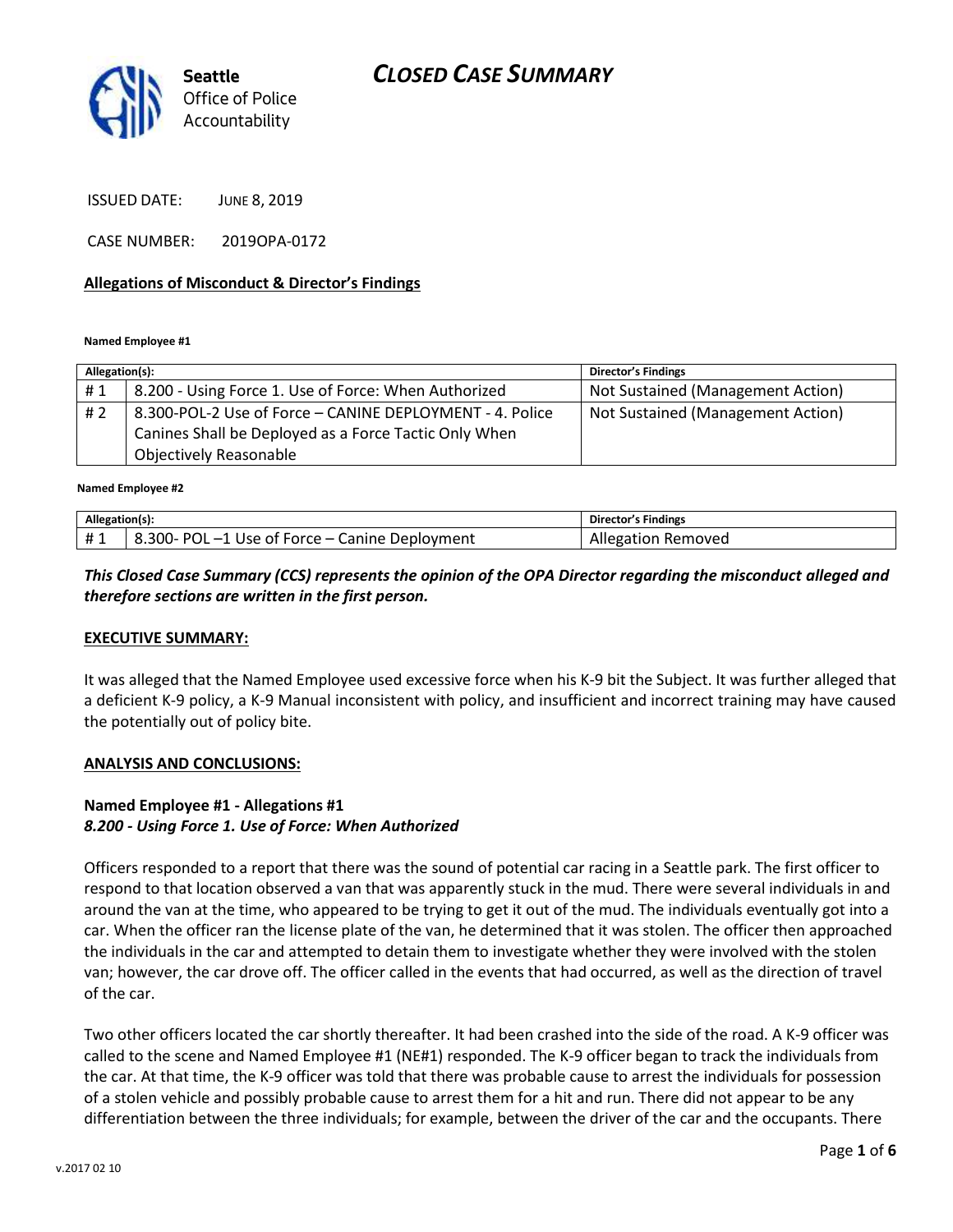

OPA CASE NUMBER: 2019OPA-0172

further did not appear to be any information indicating which of the three individuals actually had knowledge that the van was stolen and/or participated in that criminal activity.

NE#1 began the track. The K-9 entered some wooded areas and tracked for around three minutes before entering some shrubs and making contact with a person, who was later identified as the Subject. When the K-9 entered the shrubs, NE#1 announced "Seattle Police" and began to state: "Seattle Police, if you're…" He was cut off by the K-9 barking and the Subject inside the shrubs yelling. NE#1 directed the Subject: "Come out now." Another officer yelled: "Put your hands out." The K-9 continuously engaged with the Subject for around 50 seconds. NE#1 gave the K-9 two directions to release. These directions were approximately 34 seconds apart. The K-9 did not release after the first order and pulled the Subject out of the shrubs. Other officers responded and took control of the Subject's arms. At that point, NE#1 issued the second release order and, two seconds later, the K-9 released. NE#1 did not use any further force.

The Subject suffered dog bite injuries to his arm and was treated at a hospital. It was later learned that the Subject gave a false name to the officers at the scene, as well as that he had two open felony warrant. One of those warrants was a fugitive warrant from California and the other was a local auto theft warrant. However, the officers did not know the Subject's identity or any of the information concerning his open warrants at the time the force was used.

The force was later reviewed by the Department's Force Investigation Team (FIT). In his review, the FIT Captain noted that: "The canine manual and the Seattle Police Manual do not match nor is there consistent language. The SPD manual states that officers will have the dog release the bite." The FIT Captain provided the following recommendation: "The unit manual should mirror the SPD manual language for bite and use of a canine when pulling a suspect from hiding."

Subsequent to the FIT investigation, the force was also reviewed by the Captain of the Metropolitan Unit. The Captain agreed that the SPD Manual and the K-9 Manual were inconsistent but asserted that the K-9 application was consistent with policy and training. The Captain did not identify any "problematic" issues with the use of force or identify any policy concerns that needed to be addressed.

The force was also reviewed by the Department's Force Review Board (FRB). Similar to FIT, the FRB noted that the K-9 Manual was significantly more expansive than SPD policy. Specifically, the K-9 Manual that was in force at time of this incident provided the following guidance for "intentional-justified bites":

- a. The dog finds the suspect hiding and it is necessary for the dog to pull the suspect from hiding for the safety of others and officers.
- b. The suspect refuses to come out of hiding when told to do so and the dog must go in and, bring him out,
- c. The suspect, before submission, is acting in a furtive manner.
- d. The suspect is running from the handler and/or the dog.
- e. The dog reacts to protect himself/herself and/or his/ her handler.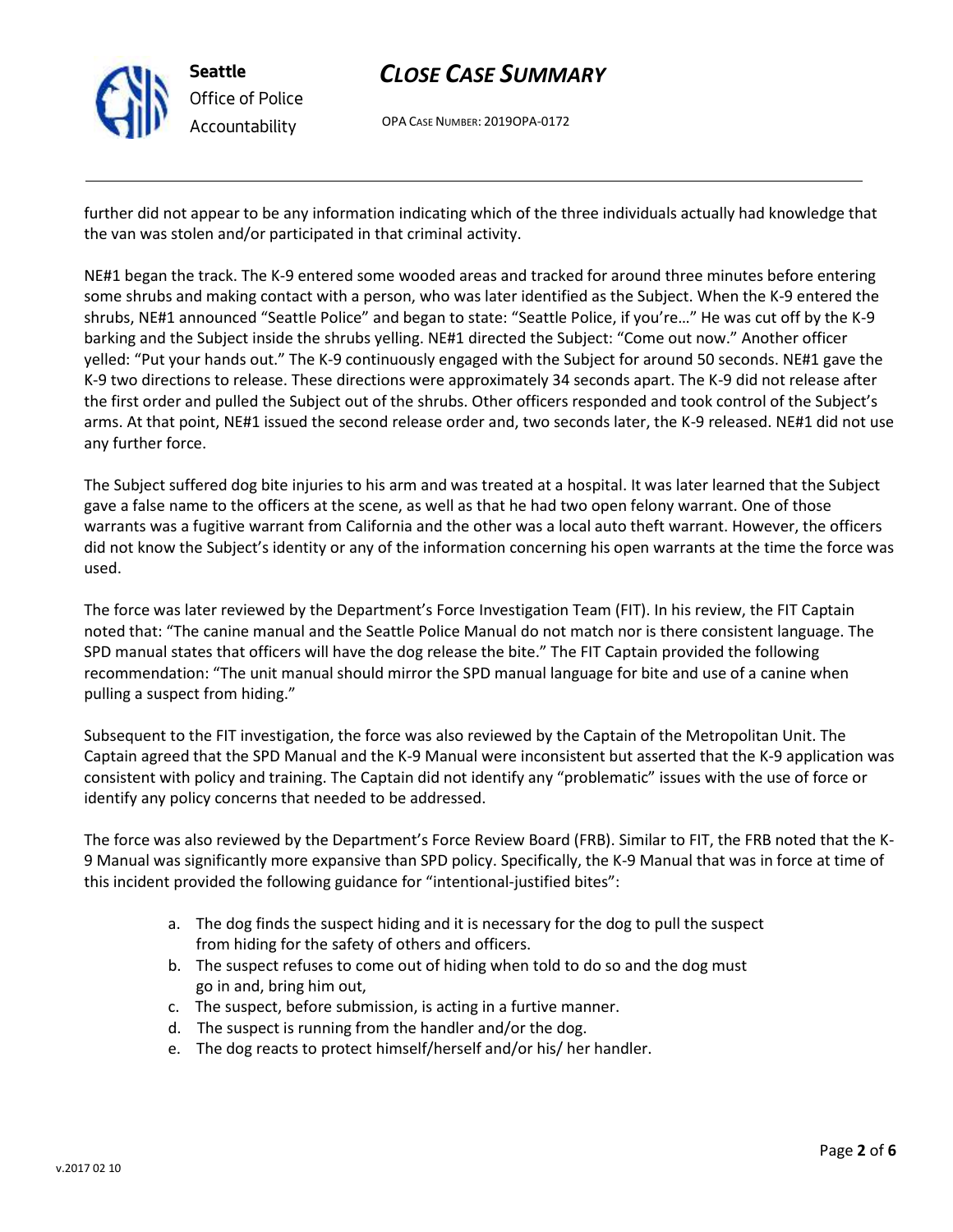

OPA CASE NUMBER: 2019OPA-0172

The SPD policy that was in force at the time was significantly more restrictive and provided the below instruction:

Canine handlers will only allow their canines to physically engage or bite a suspect if there is a reasonable belief or if it is known that the suspect is armed with a weapon or other instrumentality capable of producing death or significant physical injury or otherwise poses an imminent threat of death or serious physical injury to the handler or others or is engaged in active aggression or escaping. In the case of a subject who has been located hiding, handlers will not allow their canine to seize and extract the suspect if a lower level of force could reasonably be expected to control the suspect or allow for the apprehension.

Should a bite occur, the handler will as rapidly as possible determine if the suspect is armed and call off the dog at the first possible moment the canine can be safely released. If the suspect is not armed, the handler shall order the canine immediately to release the bite. When deciding to call off the dog, particular attention must be given to the perceived threat or actual resistance presented by the suspect. Handlers will continue to factor into their call-off decision that the average person will struggle if being seized or confronted by a canine. This struggling, alone, will not be cause for not calling off the canine.

At his FIT interview, and later at his OPA interview, NE#1 explained his decision-making during this incident. NE#1 said that he did not use his K-9 in a directed apprehension and that, instead, the K-9 bite occurred during a track. NE#1 observed the K-9 bite the Complainant on the right forearm/elbow area and begin the pull the Subject out of the shrubs. NE#1 stated that the K-9 did not actually release the bite until the second order because one of the Subject's arms were still free and he had not actually been searched yet. NE#1 asserted that, had he released the dog prior to the Subject being totally secured, the Subject could flee and potentially a higher level of force would be needed to again take the Subject into custody.

NE#1 stated that his force was reasonable given that it was consistent with his training and because it was, in his opinion, within Department policy. He stated that the force was necessary because the Subject was hiding and did not come out when NE#1 announced himself as SPD. NE#1 contended that the force was proportional because a hiding individual presents a potential threat of harm. Moreover, NE#1 said that he did not know whether the Subject was armed at the time, which presented a further threat of harm. He further indicated that weapons could always be involved in car thefts, which provided him an additional basis to be concerned that the Subject was armed and potentially dangerous. NE#1 lastly stated that it was safer for the dog to go into the shrubs and extract the Subject than it was for an officer to do so.

SPD Policy 8.200(1) requires that force used by officers be reasonable, necessary and proportional. Whether force is reasonable depends "on the totality of the circumstances" known to the officers at the time of the force and must be balanced against "the rights of the subject, in light of the circumstances surrounding the event." (SPD Policy 8.200(1).) The policy lists a number of factors that should be weighed when evaluating reasonableness. (*See id*.) Force is necessary where "no reasonably effective alternative appears to exist, and only then to the degree which is reasonable to effect a lawful purpose." (*Id*.) Lastly, the force used must be proportional to the threat posed to the officer. (*Id*.)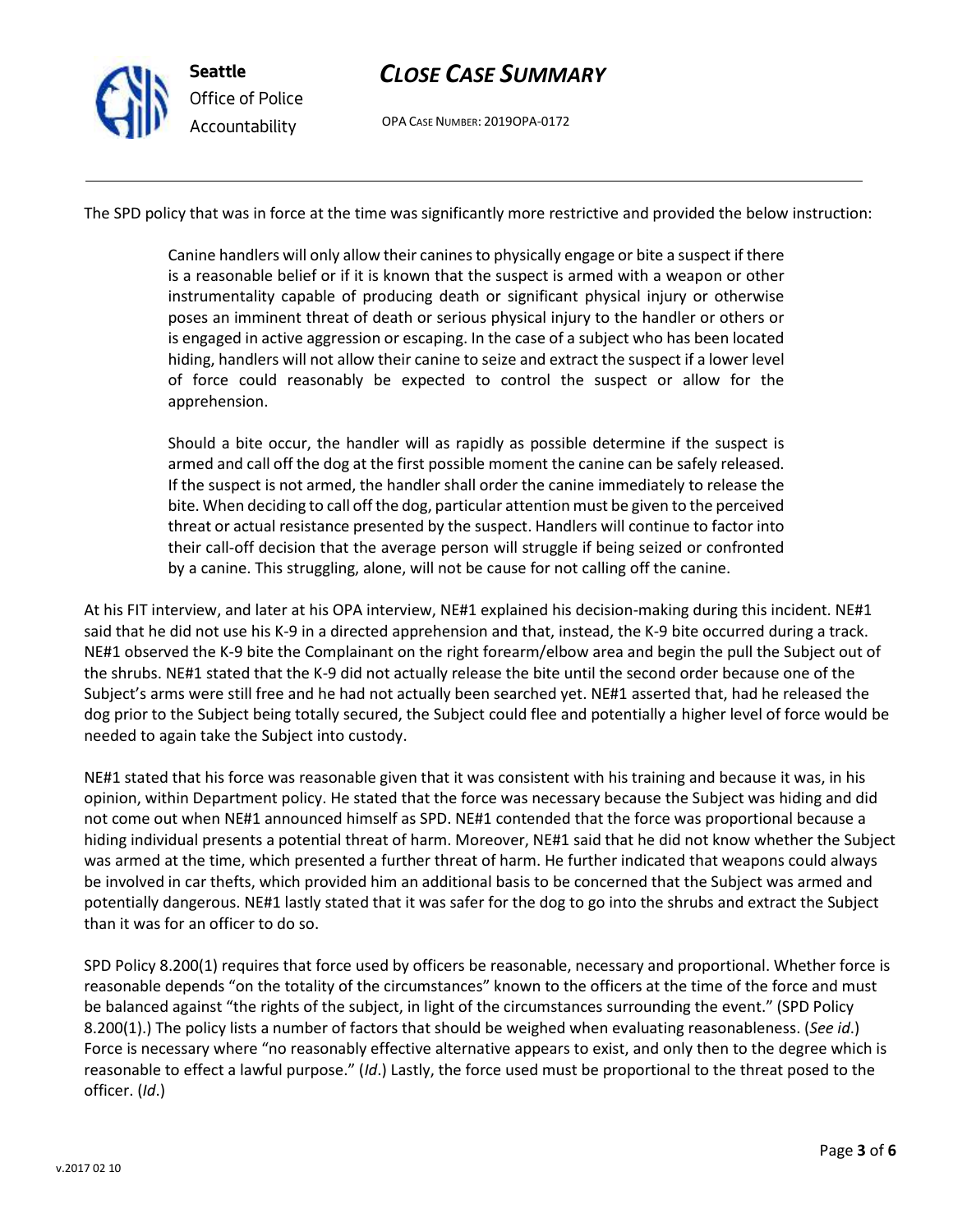

OPA CASE NUMBER: 2019OPA-0172

This case highlights two specific problems with the K-9 policy that was in force at the time of the incident, as well as more global issues with the policy, the K-9 Manual, and the training provided by the K-9 unit to its officers. First, it is problematic that the K-9 Manual is more expansive than policy and that the Manual provides guidance that, if followed, could yield results that are outside of policy. For example, under the K-9 Manual, an intentional bite is acceptable whenever a suspect is "acting in a furtive manner" before submission or is "running from the handler and/or the dog." The former scenario could capture virtually any conduct and is significantly broader than both policy and, potentially, the law. In the latter scenario, the Manual would permit a bite where the fleeing individual was the suspect of a misdemeanor crime or a citable offense. OPA knows of no legal authority that would justify such a bite and, indeed, OPA reads the caselaw as reaching the opposite conclusion. Further, the Manual provides for the use of a bite on a hiding subject if doing so is necessary to pull the subject from hiding for the safety of others. However, SPD policy only allows the use of a K-9 to do so where there is no lower level force that could be used to extract the subject. Again, these sections are inconsistent.

Second, there is a lack of differentiation in either the policy or the Manual between the use of a K-9 for tracking and the use of a K-9 as a force tool during a directed take. Indeed, policy and the Manual are almost virtually silent on these issues. This lack of clarity is problematic.

Notably, in this case, NE#1's Captain rationalized that, because the K-9 bite occurred on a track rather than during a directed take, the provision of SPD Policy 8.300 that provides that a K-9 extraction may only be effectuated where there is no lower level of force that could be used was inapplicable. OPA believes that this is a misinterpretation of the policy and, if followed, serves to undermine the purpose behind the safeguards preventing improper bites. Indeed, it is OPA's understanding that, when effectuating a track, K-9s are trained to bite the subject if located. As such, not requiring compliance with SPD Policy 8.300 before effecting the bite would create an exception that would swallow the rules set forth in the policy.

Even disregarding the issues outlined above, OPA questions whether the bite in this case was reasonable, necessary, and proportional. NE#1 was using his K-9 to track the possible perpetrators of a property crime, namely the suspected theft of a vehicle. There were multiple individuals who were in the vehicle that fled the scene and it was very possible that not all of those individuals were involved in the theft of the vehicle. Moreover, while it is certainly true that some suspects who steal cars are armed, it does not follow that all are. As such and given the lack of other information concerning the occupants, OPA has difficulty determining how NE#1 had a reasonable belief to believe that any of them were armed, let alone that the individual he was tracking was. When the K-9 began the track, NE#1 did not know which of the suspects the K-9 was locating. It could have been a passenger of the car who had not committed any crimes. However, given that the K-9 was trained to bite and extract any individual that it located during the track, it was possible that a bite could occur regardless. In addition, it is unclear how a largely continuous 53 second bite was proportional to the threat facing NE#1 or the other officers. Again, there was little evidence that the Subject was armed, he was not physically resisting and/or fighting with the officers, and he was not a suspect in a crime of violence. However, NE#1 still used a high level of force that could have caused severe injury.

The above being said, and even though OPA does not think that the K-9 bite in this case was consistent with policy or *Graham v. Connor*, it is clear that NE#1's actions were directly in line with the training he received from his unit and that he did not act in bad faith during this incident. Indeed, the force he used was clearly supported and approved by his chain of command. This is, in OPA's perspective, worrisome. Moreover, this is something OPA has seen over and over in recent K-9 cases. In 2018OPA-1037, OPA wrote the following: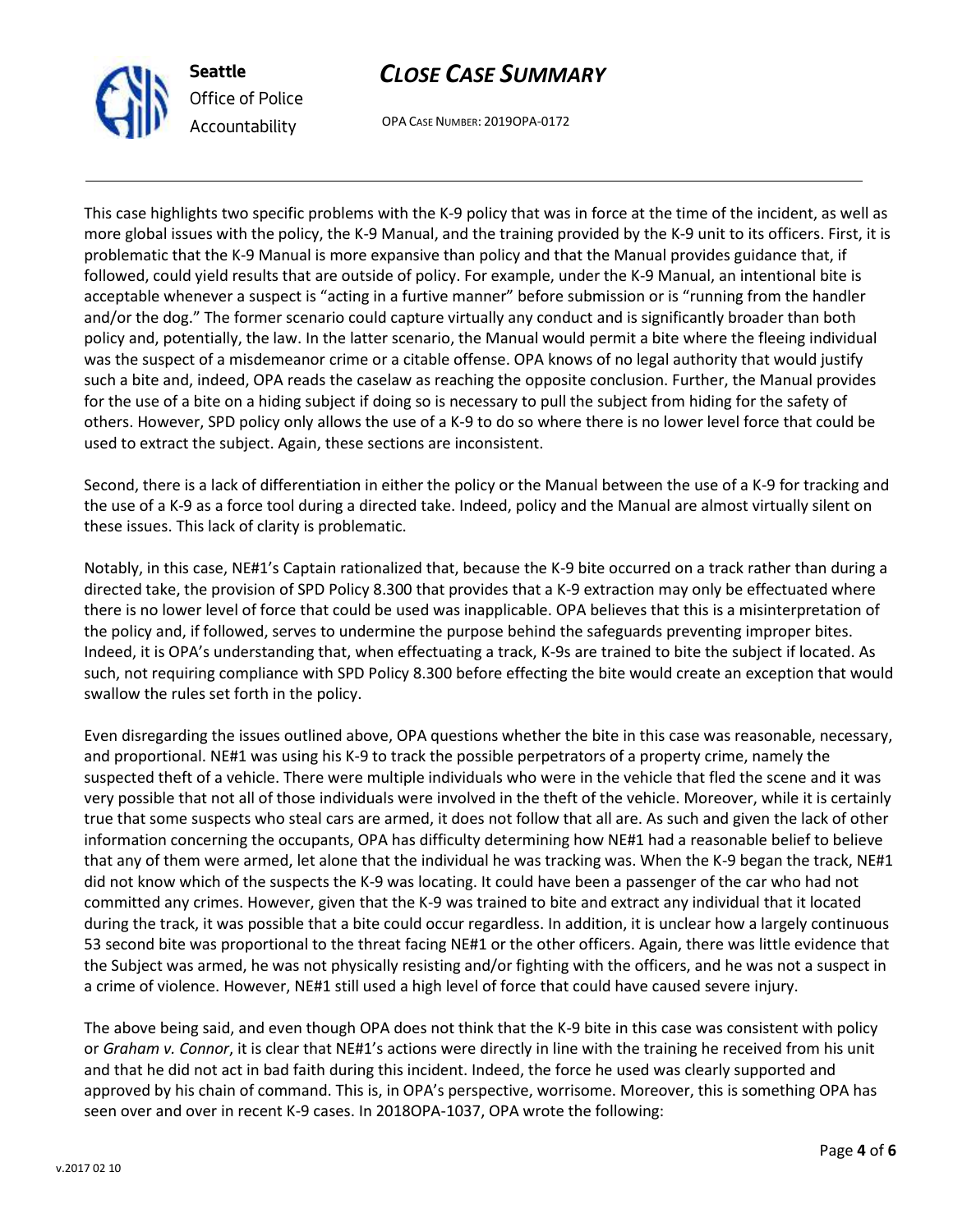OPA CASE NUMBER: 2019OPA-0172

[T]his is the second use of force that OPA has recommended be Sustained stemming from the K-9 unit. In the other use of force, the chain of command for that unit similarly found it within policy. That prior case was agreed to be Sustained by the Deputy Chief after the discipline meeting and is currently pending before the Chief of Police for a final decision on findings and the imposition of discipline.

Based on these two cases, OPA is concerned that the K-9 unit's chain of command may, at times, be an outlier and may be approving, without undergoing a critical review and analysis, their officers' uses of force. This is particularly concerning given the high level of force involved in a K-9 application. Indeed, this force has been deemed a "severe" use of force by the Ninth Circuit.

Moreover, it appears to OPA that the K-9 unit's chain of command consistently falls back on the defense that their officers' actions were consistent with the training provided to the unit. However, if the unit is providing training that is inconsistent with law or that is resulting in out of policy uses of force, this is a significant problem. Moreover, such training, if deficient, cannot later be used as a defense for acts that are contrary with policy as it creates a self-perpetuating cycle of excessive force.

Ultimately, given the circumstances of this case and because NE#1 acted consistent with his training, it would not be procedurally just to recommend a Sustained finding, even though OPA believes the force to have likely been excessive. Instead, and due to the significant issues with the K-9 policy, the K-9 Manual, and the training provided to K-9 officers, OPA issues the below Management Action Recommendation.

• **Management Action Recommendation**: As also requested in 2018OPA-1037, OPA recommends that the Department completely rework its K-9 policy to make sure that it is consistent with law. For example, the Department should consider, among other fixes: prohibiting officers from using a K-9 for pain compliance; specifically calling out and differentiating between directed takes and tracking; developing a separate policy for tracking outside of the use of force policy; clarifying that a K-9 cannot be used against all escaping subjects, including, for example, those who have committed non-violent misdemeanors or citable offenses; directing that a K-9 should not be used to bite individuals who are suspected of only committing property crimes; and instructing that the restrictions on K-9 bites are equally applicable to bites that occur during and are the foreseeable result of a track. In addition, the Department should edit the K-9 Manual to ensure that it is consistent with policy. Lastly, the Department should audit the training provided both internally and externally to K-9 officers to confirm that this training accurately represents and communicates the requirements of the policy. These audits should be ongoing until the Department is confident that the unit is compliant with the revised policy.

### Recommended Finding: **Not Sustained (Management Action)**



**Seattle**

*Office of Police Accountability*